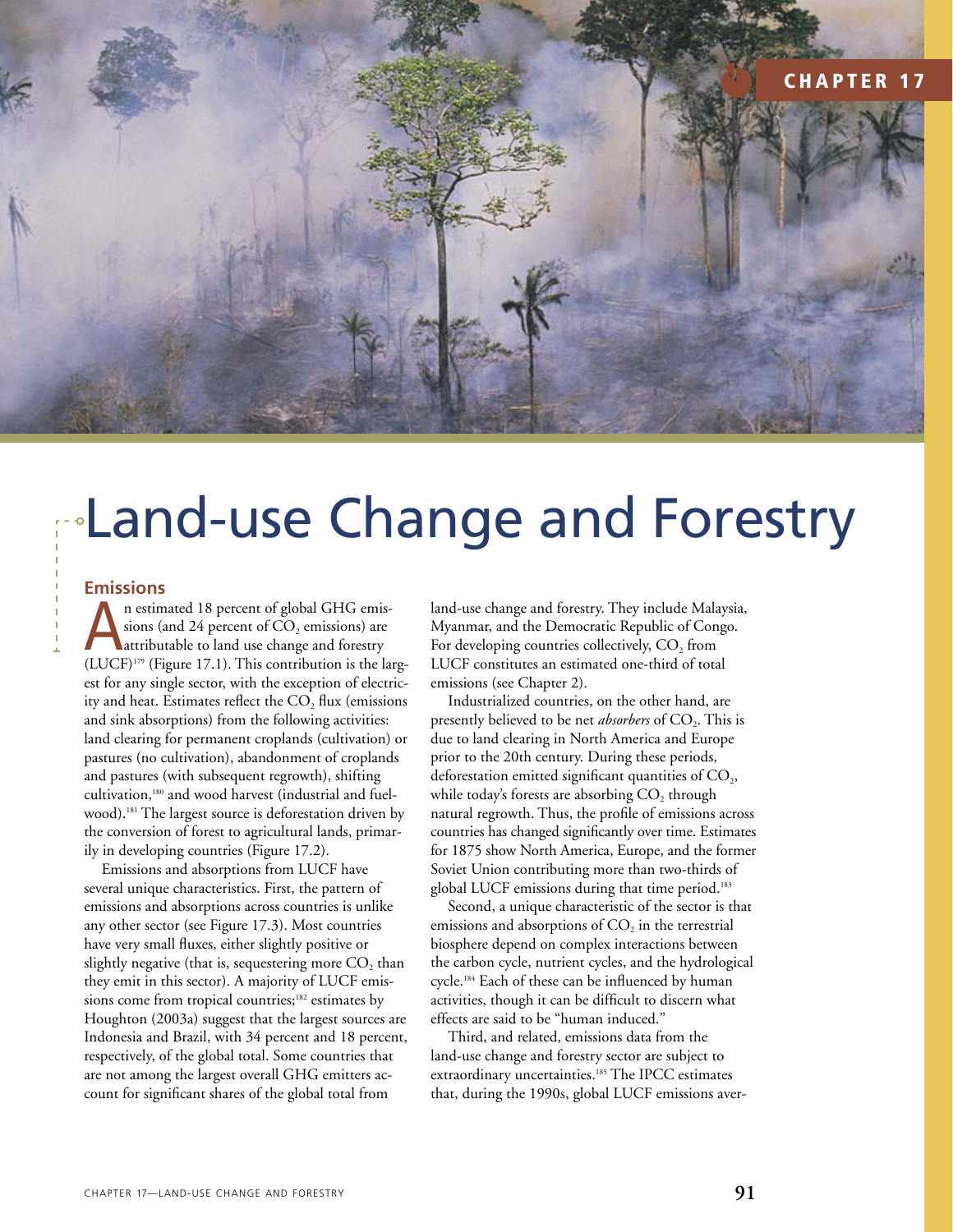







**Sources & Notes:** Houghton, 2003b. Deforestation and reforestation in tropical countries include only the net effect of shifting cultivation. For afforestation, areas of plantation forests are not generally reported in developed countries (this estimate includes only China's plantations). Fire suppression is probably an underestimate, as it includes the U.S. only (similar values may apply elsewhere). Non-Forests include CO<sub>2</sub> from agricultural soils, but only resulting from cultivation of new lands.

> aged 1.6 gigatons (GtC) per year  $\pm 0.8$  GtC.<sup>186</sup> The 1.6 GtC figure amounts to 20 percent of global  $CO<sub>2</sub>$ emissions.<sup>187</sup> Taking uncertainties into account,  $CO<sub>2</sub>$ from LUCF may be as little as 0.8 GtC (12 percent of world emissions) or as high as 2.4 GtC (28 percent), a difference of a factor of three. Estimates used here, based on Houghton and Hackler (2002) and Houghton (2003b), amount to 2.2 GtC per year (26 percent of  $CO<sub>2</sub>$  in the 1990s), which is in the upper range of IPCC estimates. This sector also includes emissions and removals of  $CH_4$  and N<sub>2</sub>O, although there are no reliable global estimates of the influence of these gases on the LUCF sector.188

Uncertainties increase further for national-level figures, where estimates are uncertain on the order of  $\pm 150$  percent for large fluxes, and  $\pm 180$  MtCO<sub>2</sub> per year for estimates near zero.<sup>189</sup> A comparison of the data presented here with the official data submitted by governments to the UNFCCC helps illustrate the uncertainties (Figure 17.4). In some cases, the two sources are close in their estimate (for example, Mexico and some small countries). However, for large emitters and absorbers, the estimates are significantly different, most notably in Indonesia, Brazil, and the United States. In some cases, such as China, India, and Argentina, the data submitted by governments show a negative source (that is, a net sink) of  $CO<sub>2</sub>$ , whereas other sources report a positive emissions source.

A final characteristic of LUCF is that absorptions, by definition, are reversible. If a forest absorbs  $CO<sub>2</sub>$  during a given year, those absorptions may be returned to the atmosphere in any subsequent year. This reversal may be due to human drivers, such as deforestation, or natural causes such as fires or forest die off. The non-permanence of claimed emission reductions in this sector poses technical and legal challenges within policy-making contexts.

## **Sector Context**

The land-use change and forestry sector, more than others, is difficult to characterize at the global level. The circumstances in tropical countries, for instance, have little in common with those in industrialized countries other than some ecosystem characteristics.

In the developing world, this sector is closely connected with poverty and human development, includ-<br>ing through agriculture and energy use (hieraese). The ing through agriculture and energy use (biomass). The practice of converting forest land to agricultural land, noted above, is widespread. Likewise, wood energy usually in the form of fuelwood or charcoal—is the most important source of energy for 2 billion people, mostly the poor that lack access to modern energy services.<sup>190</sup> In numerous other ways, forests directly influence livelihoods in developing countries, notably through eco-tourism and harvesting of forest products—such as timber, rubber, coconuts, bamboo, and palm oil—for both local use and export.  $\mathbf{F}$  -suppression  $\mathbf{F}$ 

The degree to which different forces, such as those described above, are driving worldwide  $CO<sub>2</sub>$  emissions in this sector is not well known, in part because of measurement uncertainties noted previously. However, the available evidence suggests that there are a diffuse set of processes, products, and actors that contribute to forest degradation and consequent  $CO<sub>2</sub>$ emissions, though as noted above emissions seem to be concentrated in relatively few countries.